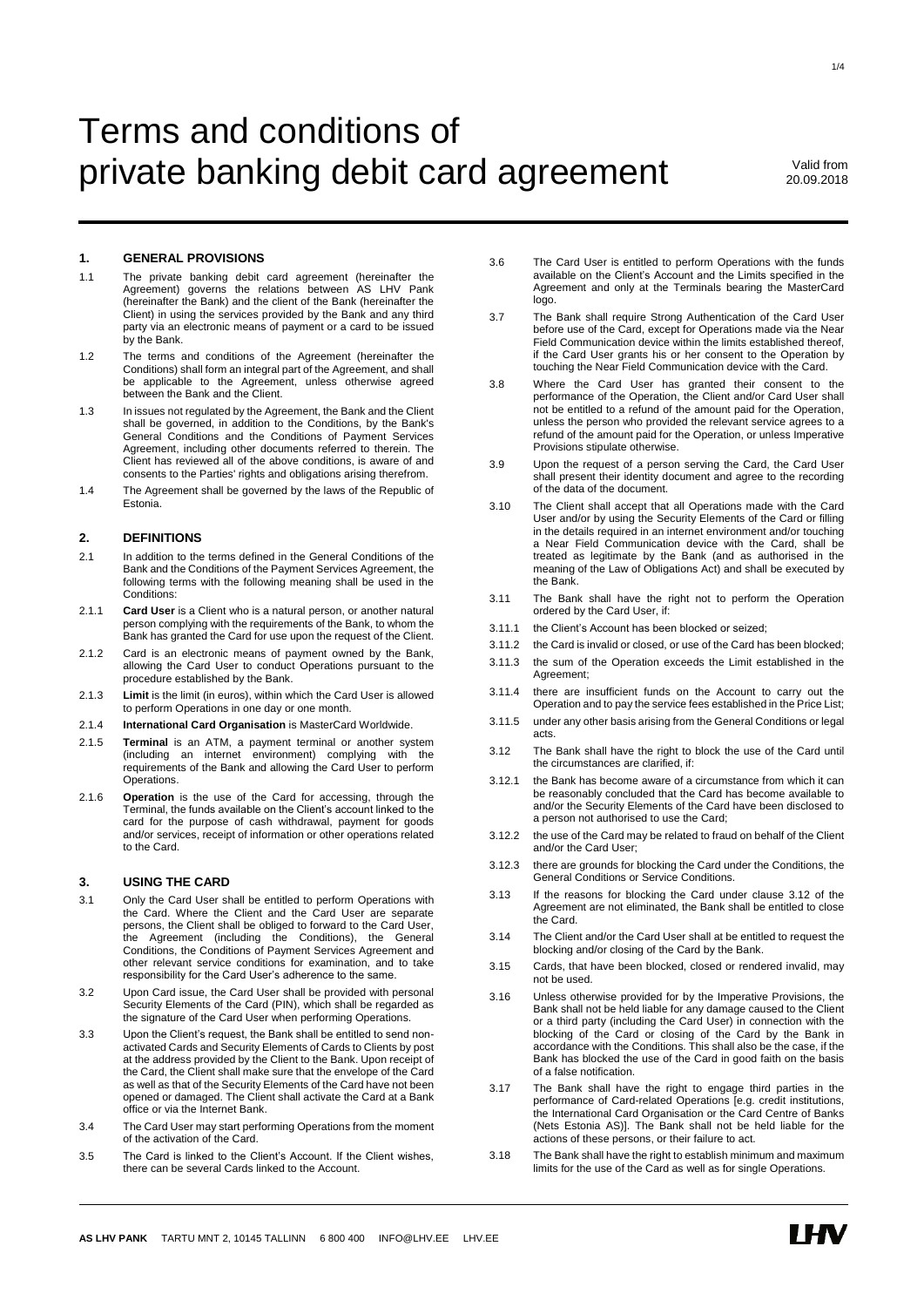3.19 The Bank shall be entitled to offer the Client and/or the Card User without the prior consent of the Client and/or the Card User additional Card-related services and benefits and/or stop offering such additional services and benefits and/or establish in the Price List, the service fees for such services and benefits.

#### **4. SECURITY REQUIREMENTS FOR THE USE OF THE CARD**

- 4.1 A Card User shall:
- 4.1.1 personally sign the Card upon its receipt;
- 4.1.2 use the Card in accordance with the Agreement and make every effort to protect the Card from mechanical damage, high temperatures, electromagnetic fields, reproduction, alteration, etc.;
- 4.1.3 not to allow third party/parties to use the Card, except for the receiver of the payment during the performance of the Operation;
- 4.1.4 use the Card only in Terminals bearing the MasterCard logo and follow the instructions given by or written on the Terminal, when performing the Operations. The Bank shall not be held liable for any damage caused by the breach of this clause of the Agreement:
- 4.1.5 not to use the Card for illegal activity, including for purchasing goods and services prohibited by valid legal acts;
- 4.1.6 immediately notify the Bank of any errors or failures obstructing the performance of Operations;
- 4.1.7 fulfil other obligations arising from the Agreement and the Law of Obligations Act.
- 4.2 To guarantee the security of the performance of Operations, the Card User shall periodically change the Security Elements of the Card, if the Bank has established the relevant procedures and periods.
- 4.3 The Client and/or the Card User shall make sure that persons not authorised to use the Card have no access to the Card and/or the Security Elements of the Card. The Card User shall make every effort to safeguard the Card and/or the Security Elements of the Card, including to memorise the Security Elements, not to save the Security Elements on any data carrier and to safeguard the Security Elements in such a way so as to rule out their use by third Parties (including to destroy the hard copy of the Security Elements immediately after memorising the Security Elements).
- 4.4 If the Card has been used by unauthorised parties or in an inappropriate manner, or if the Card and/or the Security Elements have been lost or stolen or the Security Elements have been or are in danger of being disclosed to third parties not authorised to use the Card and/or the Security elements, the Card User or the Client shall immediately notify the Bank thereof at the time and on the phone number specified by the Bank on its website.
- 4.5 Upon receipt of the information specified in clause 4.4, the Bank shall make every effort to prevent further use of the Card (including to close the Card).
- 4.6 The Bank and/or the person serving the Card shall be entitled to refuse to perform the Operation and/or to confiscate the Card if the Card and/or the Security Elements of the Card have been used inappropriately or if the Bank and/or the person serving the Card have suspicions with regard to the identity of the Card User.

## **5. PAYMENT OBLIGATION**

- 5.1 The Bank shall have the right to debit from the Account, the amount of Operations performed on the Account with the Card, any fees related to the use of the Card, i.e. the Operations performed, as set out in the Price List, in particular but not limited to the fee for cash withdrawal from an ATM, the fee for the balance or account statement of the Account via an ATM, fee for the issuing, replacement, activation (if the Card is activated at a Bank office) and maintenance of the Card, fee for using a closed Card, etc.
- 5.2 In addition to the fees established in the Price List, the Bank shall have the right to debit from the Account, any additional fees charged by the International Card Organisation as well as the potential conversion fee. The claims of the International Card Organisation for Card Operations performed outside the euro area are received by the Bank in euros or amounts converted into euros. The conversion rate shall be determined by the International Card Organisation as of the day when the Operation is sent to the Bank.
- 5.3 As a rule, the Bank shall debit the amount of the Operations as well as the fees and costs related to the Operations from the Account on the day the Operation is received by the Bank. The
- 5.4 The Client is obliged to ensure that there are sufficient funds available on the Account for debiting the amounts specified in clause 5 of the Agreement.
- 5.5 If the Client fails to perform the payment obligation provided in clause 5 of the Agreement the Bank has the right to block the use of the card until the payment obligation is fulfilled. The Bank shall unblock the Card within a reasonable period of time after the circumstances serving as the basis for the blocking have been eliminated or have ceased to exist.

#### **6. EXCHANGE OF INFORMATION AND SUBMISSION OF CLAIMS REGARDING THE OPERATIONS PERFORMED**

- 6.1 Information on the Operations performed/not performed is available to the Client on the Account statement.
- 6.2 The Client shall immediately check the accuracy of the Operations performed. All claims related to unauthorised and/or incorrectly performed Operations shall be filed immediately in a format which can be reproduced in writing, but not later than by the term indicated in the applicable legislation (13 months since the Operation was conducted at the time of concluding the Agreement)
- 6.3 If the Client or the Card User has authorised an Operation without knowledge of the precise sum, the Bank is not held liable for the sum of the Operation conducted. In such case the Client and/or the Card User have the right to file a complaint or a refund claim for the respective operation directly to the recipient of the payment arising from the Operation instead of the Bank.
- 6.4 Additional information on the disputing of Operations is available on the website of the Bank.
- 6.5 All other claims and disputes between the Client, the Card User and the Bank shall be settled pursuant to the procedure provided in the General Conditions. If the Bank and the Client fail to reach an agreement in case of a dispute, the dispute shall be settled in court at the location of the Bank, unless the Bank and the Client have agreed otherwise or unless Imperative Provisions stipulate otherwise.
- 6.6 In order to settle the dispute out-of-court, the Borrower may also address the committee of consumer complaints of the Consumer Protection Board (address: Pronksi 12, Tallinn 10117, phone: +372 62 01 707, e-mail: info@tarbijakaitseamet.ee, website: www.tarbijakaitseamet.ee).
- 6.7 The Client confirms that they agree to the application of the law of the Republic of Estonia to the relations arising from the Agreement and to the settlement of any disputes in an Estonian court (including in the event that the Client is living in or moves to a foreign country upon entry into the Agreement).

## **7. LIABILITY**

- 7.1 The Parties shall be held liable for a breach of their obligations in accordance with the provisions of the Conditions, the General Conditions, the Payment Services Agreement and legal acts.
- 7.2 If an unauthorised payment in the meaning of the Law of Obligations Act has been made by using a lost or stolen Card and/or Security Elements of the Card, or if the Card and/or Security Elements have been used in any other unauthorised manner and the Client and/or the Card User has failed to safeguard the Card and/or Security Elements in an appropriate manner, the Client shall be held liable for the damage caused to the Bank until notification of the Bank by means acceptable to the Bank, except where the law expressly precludes liability and in the maximum sum of 50 euros. The liability limit shall not be applied if the unauthorised payment can be associated with fraud conducted by the Client or Card User, or if the Client and/or Card User intentionally or due to gross negligence breaches:
- 7.2.1 the obligation to use the Card and/or the Security Elements according to the terms and conditions of issuing and using thereof, including the obligation to make all efforts required from

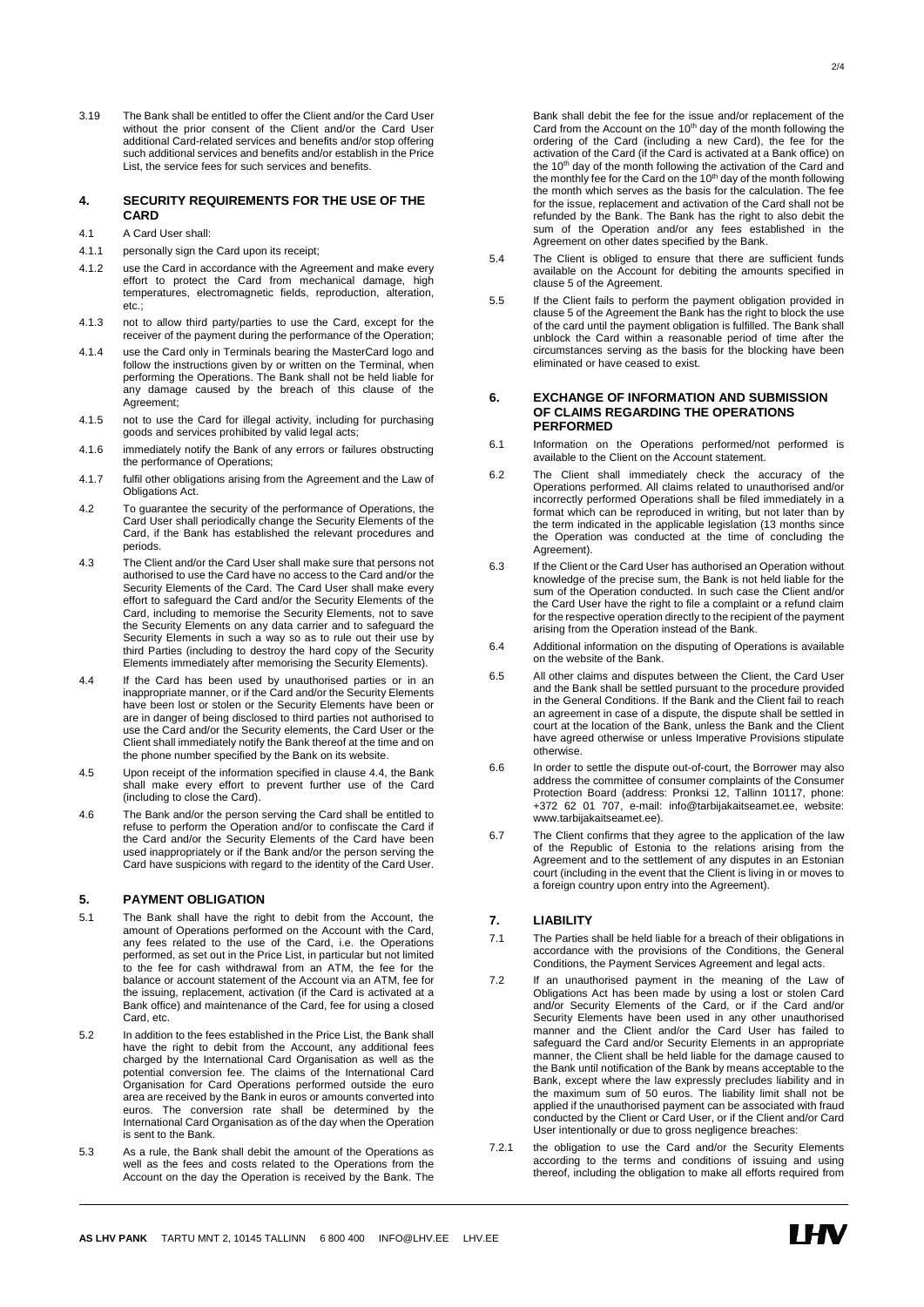the receipt of the Card and/or the Security Elements in order to keep the Card and the Security Elements enabling the use thereof to be protected;

- 7.2.2 the obligation to notify immediately the Bank, or any third party indicated by it for that purpose, of losing or stealing of the Card and/or the Security Elements and of any unauthorised or incorrect use of the Card, after becoming aware of it;
- 7.2.3 one or more conditions of issuing and using the Card and/or the Security Elements.
- 7.3 The Bank shall not be held liable for the activities of third parties engaged in the performance of the Operations, the goods or services paid for with the Card or cases where the Card is not accepted for performance of the Operation.

## **8. VALIDITY OF THE CARD AND THE ISSUE OF A NEW CARD**

- 8.1 The Card shall be valid until the last day of the month (included) indicated on the Card.
- 8.2 The Bank shall have the right to prepare a new Card upon expiry of the validity of the Card. The Bank shall notify the Client and/or the Card User of the time and/or place of delivery of the new Card.
- 8.3 The Bank shall have the right, upon expiry of the Card or where the Client applies for a new Card (a replacement card) not to prepare and/or issue a new Card, if the Client and/or the Card User has breached any of the obligations arising from the Agreement and/or the terms and conditions of use of the Card.
- 8.4 If the Client and/or the Card User does not wish to receive a new Card, they shall notify the Bank thereof in writing or by other means acceptable to the Bank within at least 2 (two) months before the month of expiry specified on the Card.
- 8.5 In the event that the Client and/or the Card User do not accept the Card from the Bank and/or activate the Card within 6 (six) months from preparing the Card, the Card shall be closed and destroyed, whereas the fees debited from the Client's Account according to the Price List of the Bank shall not be returned.
- 8.6 The Card User shall not use an invalid or a closed Card or a Card that has been rendered unfit for use in any other way, and shall return such a Card to the Bank within 30 (thirty) days from the closing of the Card, expiry of the Card or from the moment the Card has been rendered unfit for use in any other way.

#### **9. ENTRY INTO FORCE, AMENDMENT AND TERMINATION OF THE AGREEMENT**

- 9.1 The Agreement shall enter into force upon its signing and shall be valid for an unspecified term.
- 9.2 The Client shall have the right to request a change of the Limit or Limits pursuant to the procedure and within the limits established by the Bank. In such cases, the Bank shall have the right to change (including to raise) the Limits without concluding a separate annex for amendment of the Agreement. The changed Limits are subject to all terms and conditions established in the Agreement.
- 9.3 The Bank shall have the right to unilaterally amend the terms and conditions of the Agreement by notifying the Client thereof at least 2 (two) months in advance. The Client shall be entitled, within those 2 (two) months, to cancel the Agreement immediately and free of charge. If the Client fails to cancel the Agreement within the above term, it shall be deemed that the Client has accepted the amendments.
- 9.4 The Client has the right to cancel the agreement in the ordinary manner by notifying the Bank thereof at least 1 (one) month in advance.
- 9.5 The Bank shall have the right to cancel the Agreement in the ordinary manner by notifying the Client thereof at least 2 (two) months in advance.
- 9.6 In addition to the stipulations of the General Conditions, Payment Services Agreement or other bases provided by law, the Bank shall have the right to extraordinarily cancel the Agreement without any advance notification, if:
- 9.6.1 all Cards issued under the Agreement have been closed and/or the use of the Card has been blocked for at least 4 (four) consecutive months;
- 9.6.2 the Card is rendered invalid and the Client and/or the Card User fails to accept a new Card from the Bank (including to activate the new Card) within the time limit set forth in clause 8.5 of the Agreement;
- 9.6.3 no Operations have been performed with the Card for a period of at least 6 (six) consecutive months.
- 9.6.4 when the Private Banking service agreement concluded between the Bank and the Client ends.
- 9.7 The Agreement shall be automatically terminated upon termination of the payment services agreement concluded between the Bank and the Client.
- 9.8 The Parties shall have the right to terminate the Agreement at any time by mutual agreement.
- 9.9 Termination of the Agreement shall have no bearing on the collection or satisfaction of financial claims that arose prior to termination of the Agreement.

### **10. PRIORITY PASS CARD**

- 10.1. Together with the Card, the Card user shall be issued a Priority Pass card (unless the Client and/or the Card user have decided not to take the Priority Pass card or Priority Pass Limited has refused to issue the Priority Pass card to the Client and/or the Card user). The Priority Pass card is personalised and only the Card user is entitled to use it.
- 10.2. The Priority Pass card enables access to lounges at airports that have joined the Priority Pass program and to use the services provided therein in accordance with the Conditions of Use of the Priority Pass card, which are available at www.prioritypass.com. By using a Priority Pass card, the Card user agrees to the Conditions of Use of the Priority Pass card. The Bank is not responsible for the services offered at the airport lounges included in the Priority Pass program and in the event of any problems in connection with these services the Card user must contact the specific service provider.
- 10.3. A Priority Pass card shall be valid until the term specified on it, provided that the Agreement and the Private Banking service agreement concluded between the Bank and the Client are valid.
- 10.4. Using a Priority Pass card to access the airport lounges belonging to the Priority Pass program during the validity of the Private Banking service agreement concluded between the Bank and the Client is free of charge for the Card user. If the Private Banking service agreement between the Bank and the Client has ended and the Card user is enjoying the benefits of an airport lounge that belongs to the Priority Pass program, the Client shall be obliged to pay to the Bank a fee for visiting the lounge pursuant to the rate specified in the Price List. If the benefits of the airport lounge belonging to the Priority Pass program are used by another person, who is not the Card user (e.g. a companion of the Card user), the Client shall be obliged to pay to the Bank a fee for each person visiting the lounge pursuant to the rate specified in the Price List (regardless of whether or not the Private Banking service agreement concluded between the Bank and the Client is valid). The fee established in the Price List for visiting an airport lounge belonging to the Priority Pass program applies to each single visit and each person.
- 10.5. The Bank has the right to debit from the Client's Account, without a separate order of the Client, the fee agreed upon in the Agreement for visiting an airport lounge belonging to the Priority Pass program on the day specified by the Bank. The Client is obliged to ensure that there are sufficient funds (in euros) available on the Account for debiting the respective fees.
- 10.6. If the Client and/or the Card user wishes to dispute the fee(s), debited from the Client's Account for visiting the airport lounge belonging to the Priority Pass program, they shall submit a consigning to the Bank within 14 (fourteen) days as of the date when the fee(s) for visiting the airport lounge belonging to the Priority Pass program was/were debited from the Client's Account.
- 10.7. The Client and/or the Card user shall inform the Bank immediately if the Priority Pass card has been lost or stolen. The Bank has the right to debit the fee agreed upon in the Agreement for visiting an airport lounge belonging to the Priority Pass program for visits that are made before the Bank was informed of a lost or stolen Priority Pass card.

# **11. FINAL PROVISIONS**

- 11.1 The Bank and the Client undertake not to disclose any information related to the conclusion of the Agreement and performance of the Agreement to third parties, unless this is required by circumstances related to the processing of the Card or Operations, or unless agreed in the Agreement.
- 11.2 The Bank shall have the right to disclose the Agreement-related information on the Operation, the Card, the Client and the Card